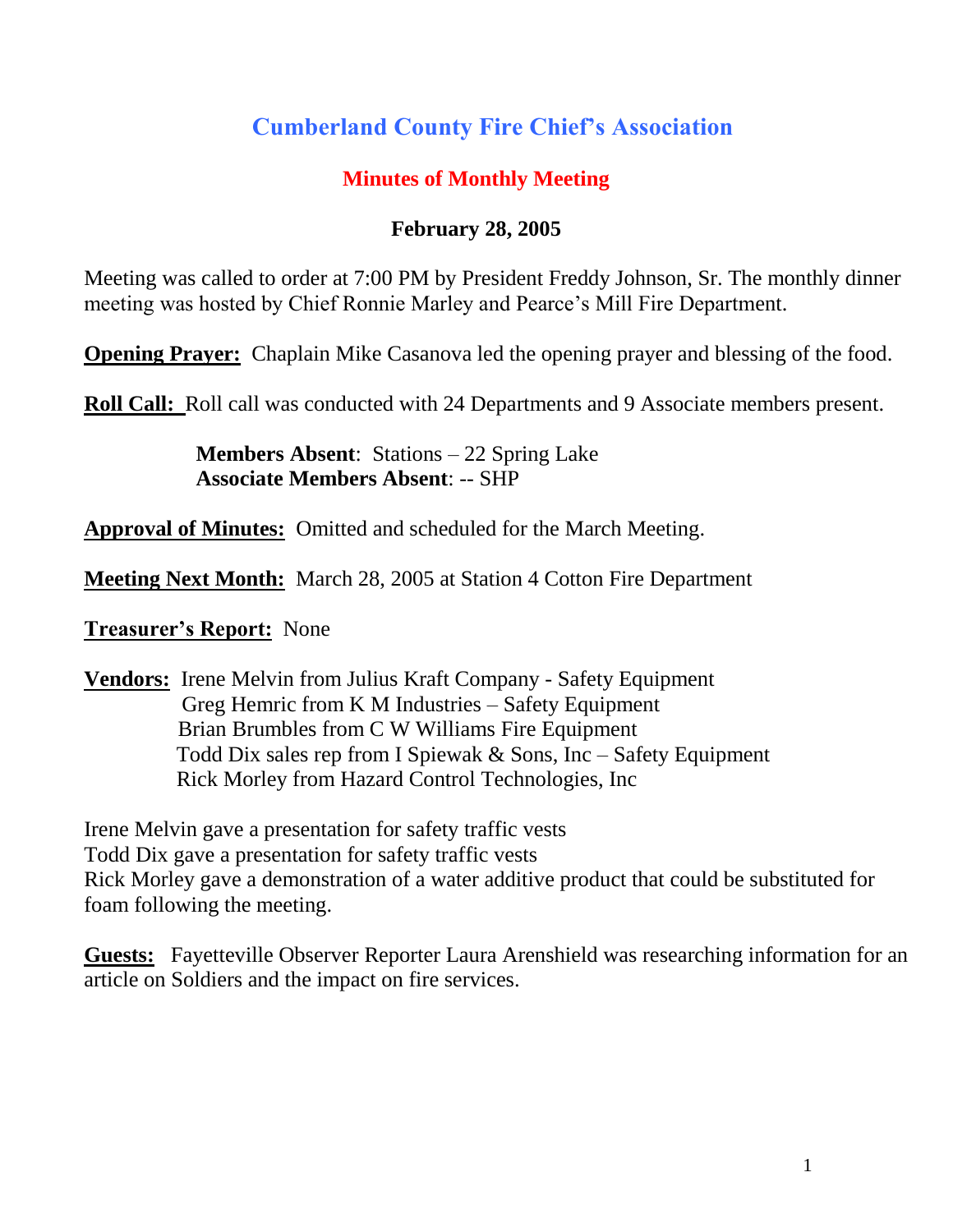**President's Report:** President Johnson briefed the association on the following issues:

- **Next month's Chief's Meeting** will be held March 28, 2005 at Cotton Fire Department, dinner will be served.
- President Johnson announced that the FEMA Fire Grant Program would open around March 7, 2005. Please apply for department needs.
- President Johnson stated there has been nothing further from the county concerning EMS & Rescue Compensation

## **OLD BUSINESS**

- Draft SOG 10-04, Subject: Medium Rescue Services was given out for review to be voted on for adoption at the next Chief's Only Meeting
- Draft SOG for Rapid Intervention Team was passed out for review and is also to be voted on at a later meeting.

## **NEW BUSINESS**

- Chief Nichols and Col Nunnery gave a report on Homeland Security Grants. The state of North Carolina is taking 20% of the money from the grant to set up a statewide radio system. The remaining grant money will be distributed completive and must be applied as multi jurisdiction with adjourning counties. This will severely restrict access to any grant money for Cumberland County. N C received a total of \$26 million, after the state designated \$10 million for VIPER it left \$10 million for all of the other agencies in the state.
- Col Nunnery briefed the association on the **NIMS** (National Incident Management System) IS-700. Homeland Security has produced a program to assist communities with compliance. One of the key components of this process is for all personnel who would respond to an incident to complete awareness training of NIMS. Emergency Management developed a 45 minute introduction course that is available on-line at http://training.fema.gov/EMIWEB/IS/is700.asp. It is requested that all staff complete the training, have the training documented in their records and forward a copy to the Cumberland County Emergency Services Office no later than June 1, 2005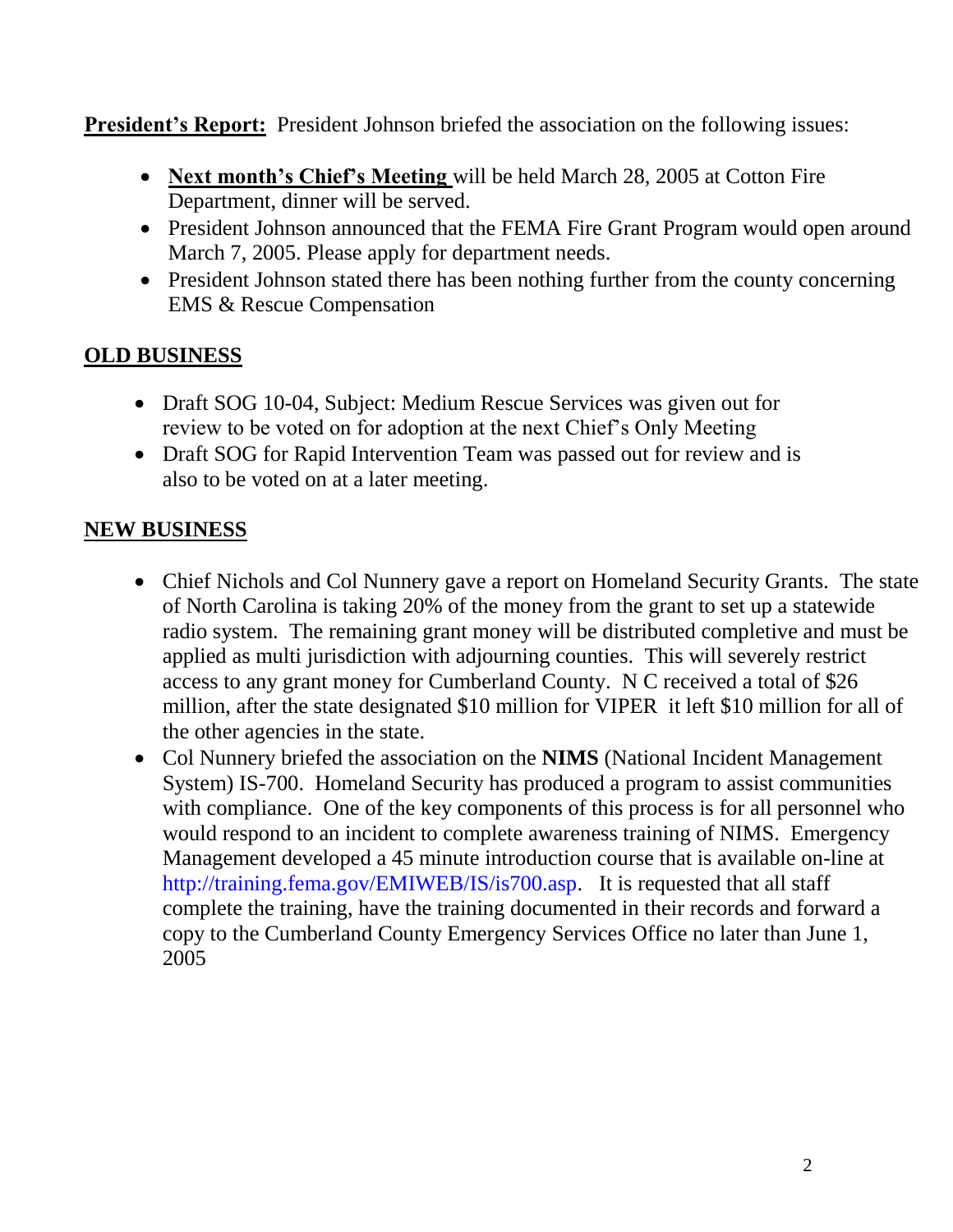# **COMMITTTEE REPORT:**

### **TECHNOLOGY/AUTOMATION COMMITTEE (FIREHOUSE)** Chief F. Johnson (Stoney Point) Chairperson

• No Report

## **I D CARD COMMITTEE** Lt. Tara Johnson (Stoney Point) Chairperson

FYI Reminder that Chiefs need to send a signed letter or memo with the firefighter when requesting an ID Card. For any questions or for an appointment contact Tara Johnson at 424-0694 or e-mail at [tara@stoneypointfire.com](mailto:tara@stoneypointfire.com)

## **FIRE PREVENTION/EDUCATION COMMITTEE** Bat. Chief Chris Morey (FFD) Chairperson

• 1200 Smoke Detectors have been donated and are available. Call 433-1738 for information on how to get these detectors free for the homeowner.

## **COMMUNICATIONS COMMTITEE** Chief B. Bullard (Stedman) Chairperson

• No Report

**STANDARDS & POLICY COMMITTEE** Chief K. Hall (Cumberland Road) Chairperson

• No Report

**TRAINING & TRAINING STDS COMMITTEE** Chief P. Strahan (Westarea) Chairperson

• No Report

**MOBILE & STATIONARY AIR SYSTEMS** Executive Committee as needed

Filling responsibilities for is with Fayetteville City Fire Department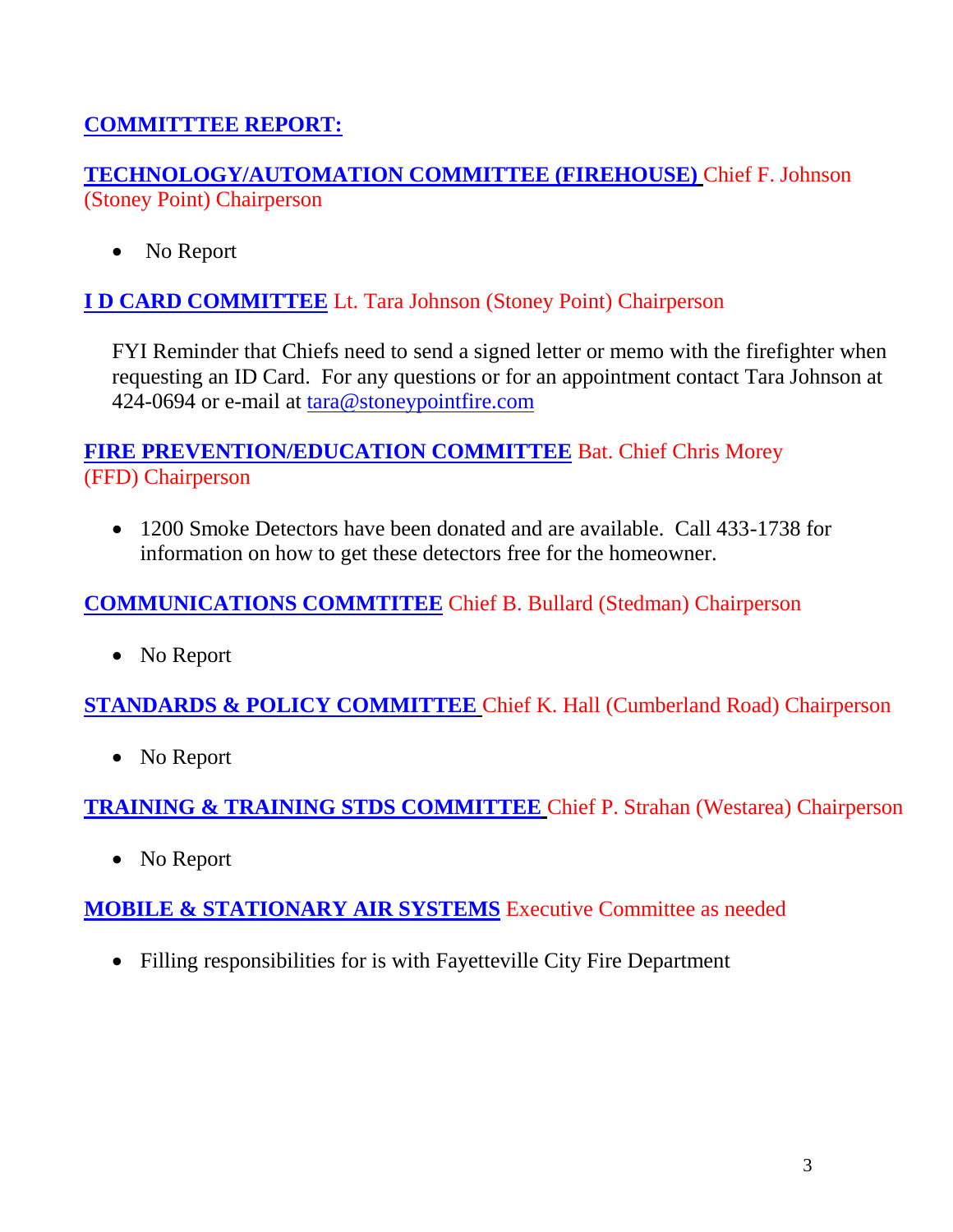## **EASTERN EMERGENCY SCHOOL** Chief Ronnie Marley (Pearces Mill) Chairperson

 Because of contractor problems the brochures were sent out late and not in accordance with specifications. Chief Marley and the staff requested help in getting department members to attend this local training opportunity being held March 11 –13, 2005. Equipment is also needed for the school.

## **MEMORIAL COMMITTEE** Deputy Chief S. Blackburn (Ft. Bragg) Chairperson

- Not Present
- Wally Ainsworth updated the members on the annual memorial service to be held in conjunction with the Eastern Fire Seminar on Saturday March 12, 2005

## **AUTOMATIC AID/MUTUAL AID COMMITTEE** J. F. Hall (Bethany) Chairperson

• No Report

## **LEPC** Chief Roger Miller (Fort Bragg) Chairperson

• No Report

**FINANCE COMMITTEE** Deputy Chief Freddy F. Johnson Jr. (Stoney Point) Chairperson

• Absent

## **PUBLIC RELATIONS COMMITTEE** Executive Committee

• No Report

**RESCUE COMMITTEE** Deputy Chief F. Johnson Jr. (Stoney Point) Chairperson

• Proposed SOG passed out for review and approval at the next Chief's Only Meeting in April 2005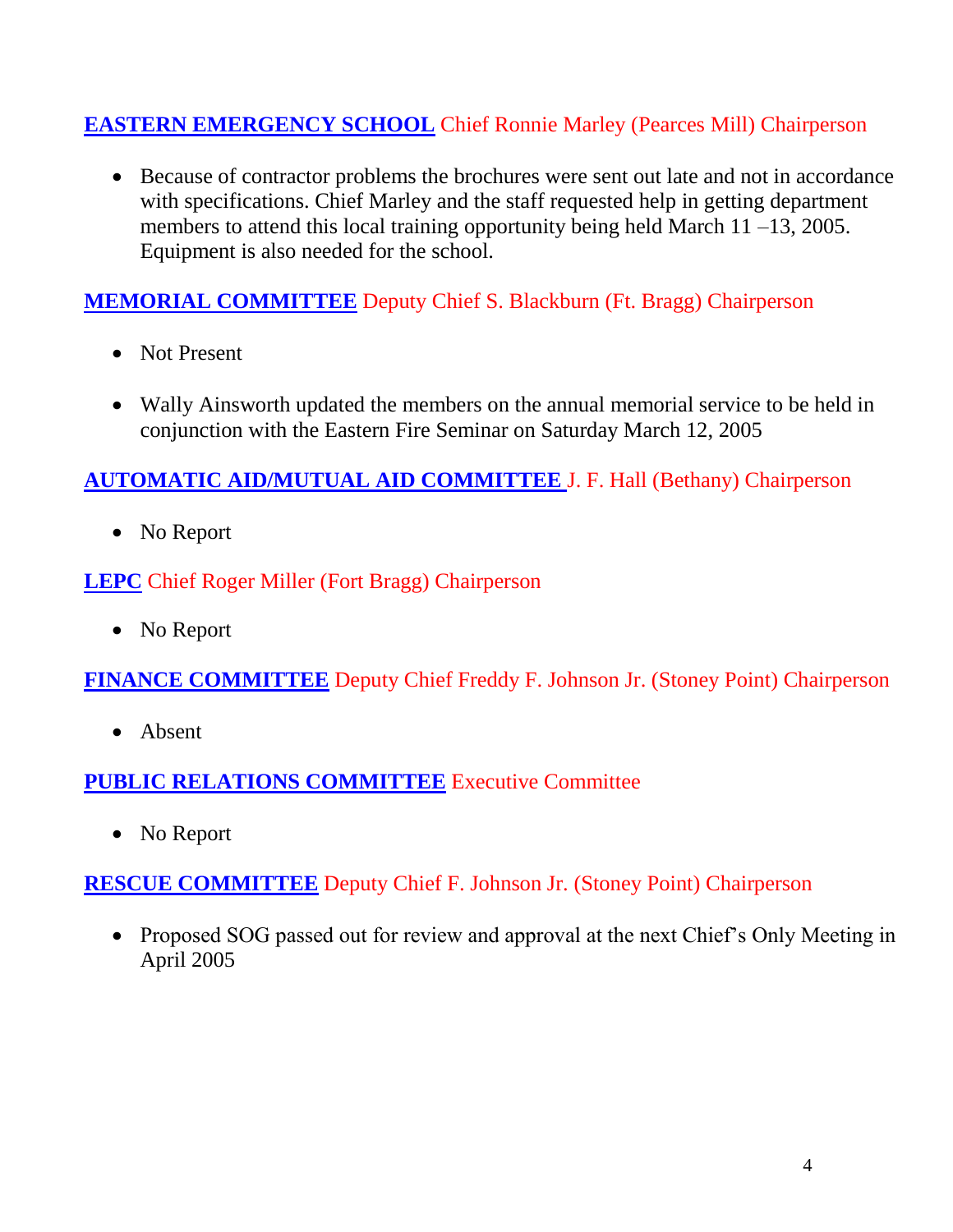# **ASSOCIATE MEMBERS REPORT:**

# **EMERGENCY SERVICES DIRECTOR** Colonel Doc Nunnery

Already presented everything during earlier parts of the meeting

## **ECC-911** Major Kenny Curry

- Chief Nichols announced that the Fire Marshall of Cumberland County, Fayetteville, Hope Mills, Spring Lake, Fort Bragg and Pope Air Force Base have organized a Fire Marshall's Association. Kenny Curry is the association chairperson and monthly meetings are conducted to address code enforcement issues.
- Major Curry announced that ECC personnel would use headsets to try to reduce background noise on channel 1.
- Several departments (Hope Mills, Wade, and Bethany) are having ISO inspections this year
- Major Curry announced that Robinson County is having a Firefighters Competition April 12, 2005.

## **EMERGENCY MANAGEMENT** Mike Costa

• Mike stated ICS class is upcoming, will email information

## **EMS** Colonel W. Ainsworth

 Wally stated that Dr. Reid has suggested a deadline for Medium Rescue Certification be set at 6 months to 1 year for participating departments.

### **HAZMAT** Chief Benny Nichols, (Fayetteville Fire Department)

• No Report

### **FORESTRY DISTRICT** Ranger J. Johnson

• No Report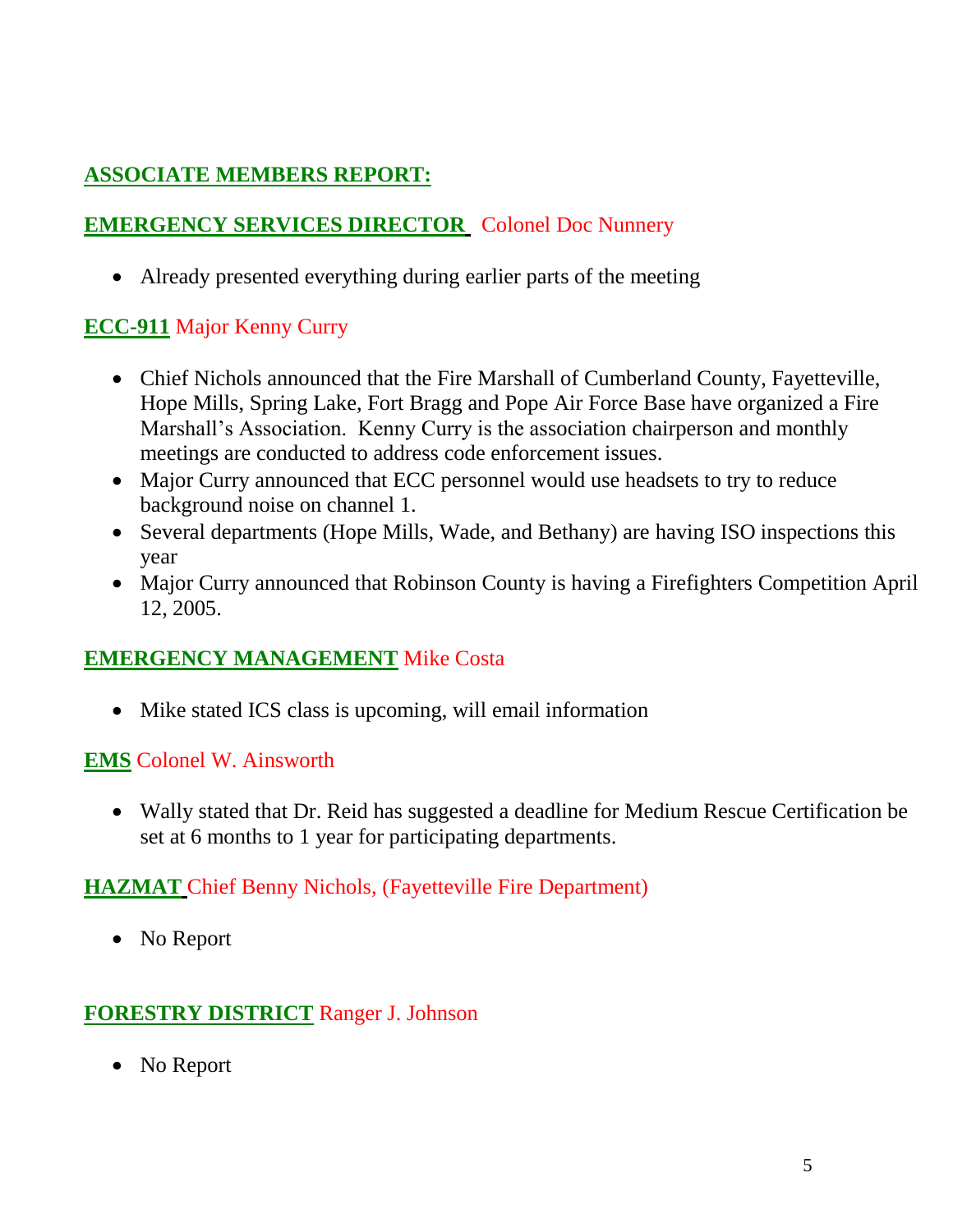# **FAYETTEVILLE TECHNICAL COMMUNITY COLLEGE** Ernest Ward

 Ernest reported that some classes on the upcoming Eastern Emergency Services School to be held at FTCC March 11, 12,  $\&$  13 are borderline due to the lack of students signing up.

### **SHERIFF'S OFFICE** Sheriff Earl Moose Butler

• No Report

## **HIGHWAY PATROL**

• Not Present

### **CHRISTIAN FIREFIGHTERS** Chaplain Casanova

• Chaplain Casanova is available for hospital visits associated with the fire department members. All department chaplains need special training to meet the varying needs associated with fire department activities.

### **COUNTY COMMISSIONERS** Fire Commissioner Tal Baggett

• Commissioner Baggett stated there are 7 friends on the commission. If they can be of assistance please call.

### **FOR THE GOOD OF THE ASSOCIATION:**

- Fort Bragg Chief Miller stated that Lt Steven Stewart is heading up a blanket project and is requested 1 patch from each North Carolina Fire Department. These patches will be used to make a blanket simulating how all departments weave together to form a blanket protecting life and property across the state. The blanket is to be raffled off at the N C Firemen's Association Convention in August 2005. All proceeds will be donated the North Carolina Fallen Firefighters Fund.
- Fayetteville Firefighter Paul Smith has health problems. Please remember him in your prayers.